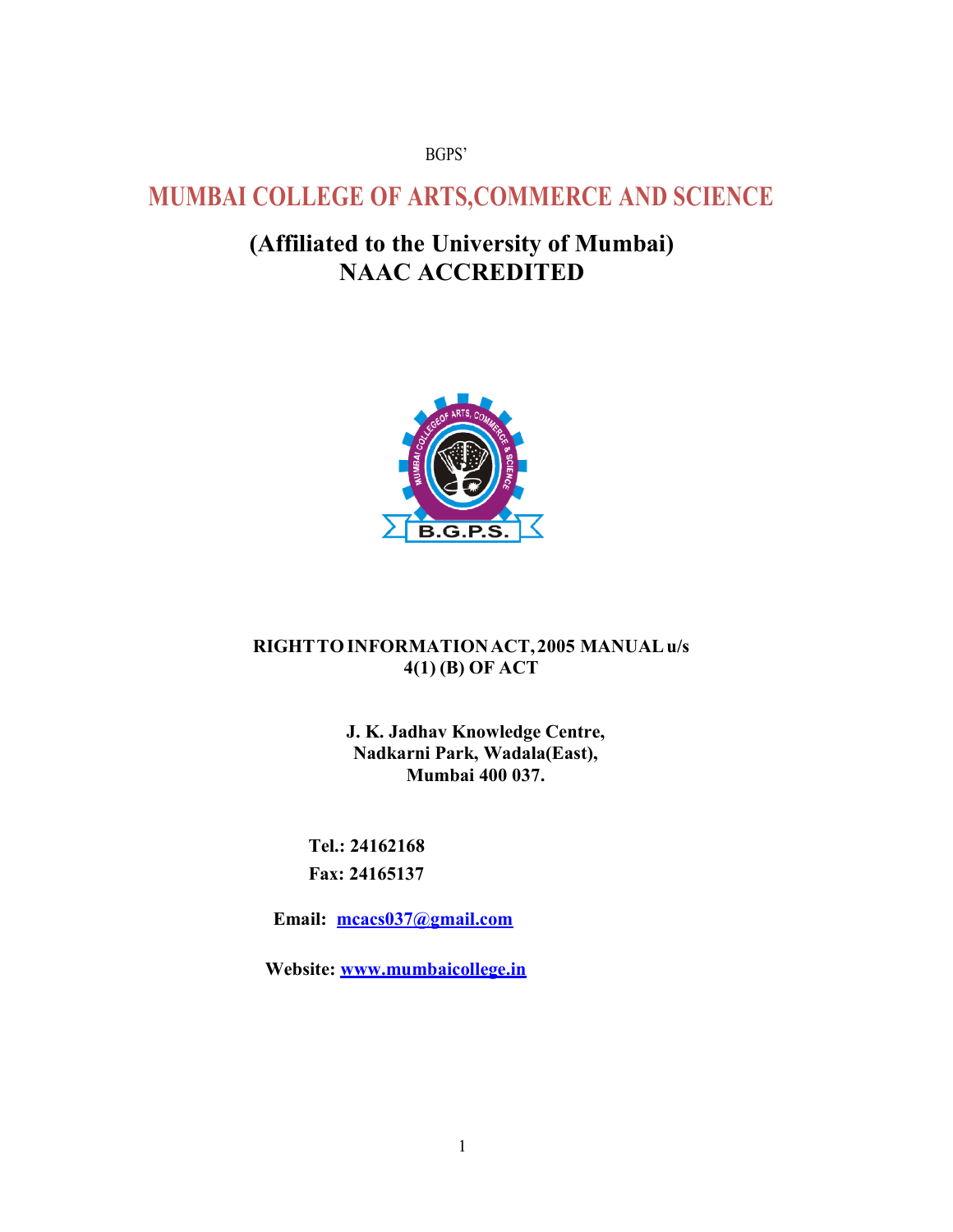# INDEX

| <b>Topic</b><br>No.     | <b>Information given on topics</b>                                                                                                                                                                                                                                                                                          | Page<br>nos. |
|-------------------------|-----------------------------------------------------------------------------------------------------------------------------------------------------------------------------------------------------------------------------------------------------------------------------------------------------------------------------|--------------|
| $\mathbf I$             | The particular of Mumbai College, functions & duties                                                                                                                                                                                                                                                                        | 3            |
| $\mathbf{I}$            | The powers and duties of officers and employees                                                                                                                                                                                                                                                                             | $4 - 11$     |
| $\rm III$               | The procedure followed in decision-making process including<br>Channels of Supervision and accountability                                                                                                                                                                                                                   | 12           |
| ${\rm IV}$              | The norms set for the discharge of functions                                                                                                                                                                                                                                                                                | 12           |
| $\overline{\mathrm{V}}$ | The rules, regulations manuals and records held or used by<br>employees for discharging their functions                                                                                                                                                                                                                     | 12           |
| VI                      | A statement of categories and documents that are held or under<br>control                                                                                                                                                                                                                                                   | 12           |
| VII                     | The particulars of any arrangement that exists for consultations<br>with or representation by the members of the public in relation<br>to formulation of policy or implementation there of:                                                                                                                                 | 13           |
| <b>VIII</b>             | A statement of boards, councils, committees and bodies<br>consisting of two or more persons constituted as its part for the<br>purpose of its advice, and as to whether meeting of those board<br>council, committees and other bodies are open to the public, or<br>the minutes of such meetings are accessible for public | 13           |
| IX                      | Directory of Mumbai College, Mumbai                                                                                                                                                                                                                                                                                         | 14           |
| X                       | The manner of execution of subsidy programmes, including the<br>amounts allocated and the details of beneficiaries of such<br>programmes                                                                                                                                                                                    | 15           |
| XI                      | Particulars of recipient of concessions, permits of authorization                                                                                                                                                                                                                                                           | 15           |
| XII                     | Details in respect of the information available to or held or<br>reduced in an electronic form.                                                                                                                                                                                                                             | 15           |
| <b>XIII</b>             | The particulars of facilities available to citizens for obtaining<br>information, including the working hours of a library or reading<br>room if maintained for public use.                                                                                                                                                 | 15           |
| XIV                     | The names, designation and other particulars of the Public<br><b>Information Officers</b>                                                                                                                                                                                                                                   | 16           |
| XV                      | Such other information as may be prescribed.                                                                                                                                                                                                                                                                                | 16           |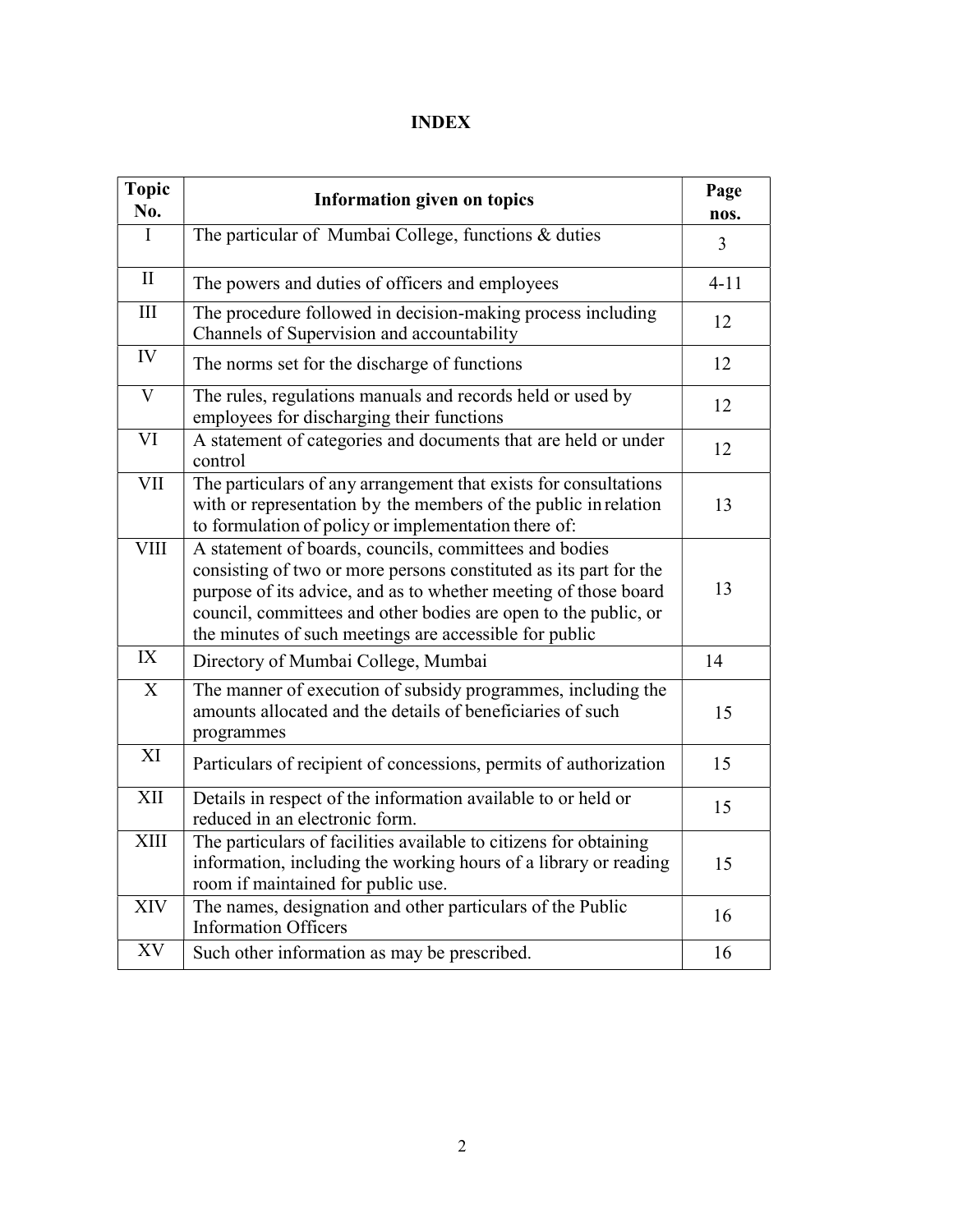# Mumbai College of Arts, Commerce and Science, Mumbai – 400 037. UNDER THE RIGHT TO INFORMATION ACT

### I. Particulars of Mumbai College, Functions and Duties:

| 2) | 1) Name of the Office:<br>Address |           | Mumbai College of Arts, Commerce and Science<br>J. K. Jadhav Knowledge Centre,<br>Nadkarni Park, Wadala(East), Mumbai<br>400 037. |  |
|----|-----------------------------------|-----------|-----------------------------------------------------------------------------------------------------------------------------------|--|
| 3) | Head of the Office                | $\sim$ 1  | The Principal is empowered to<br>work as head of the office and of the institution                                                |  |
| 4) | Government Dept.                  | $\sim$ 1. | The Higher and Technical Education Department,<br>Government of Maharashtra                                                       |  |
|    | 5) Administrative Dept:           |           | The Joint Director of Higher Education,<br>Mumbai Region, Government<br>of<br>Maharashtra.                                        |  |
| 6) | Area                              | ÷         | Mumbai                                                                                                                            |  |
|    | Functions                         |           | As laid down below                                                                                                                |  |

#### Organisation, Functions and Duties:

The Principal of the College is the Administrative and Academic Head of College and he exercises control and supervision over all aspects of admission, teaching and conduct of internal and University examinations, with the assistance of the teaching, clerical or administrative and other staff under his control. There are:

- 1. Associate Professors
- 2. Assistant Professors
- 3. Part-time Assistant Professors
- 4. Librarian
- 5. Assistant Librarian
- 6. Superintendent
- 7. Accountant
- 8. Head Clerk
- 9. Senior Clerks
- 10.Junior Clerks
- 11.Library Clerks
- 12.Laboratory Assistants
- 13.Laboratory Attendants
- 14.Library Attendants
- 15. Peons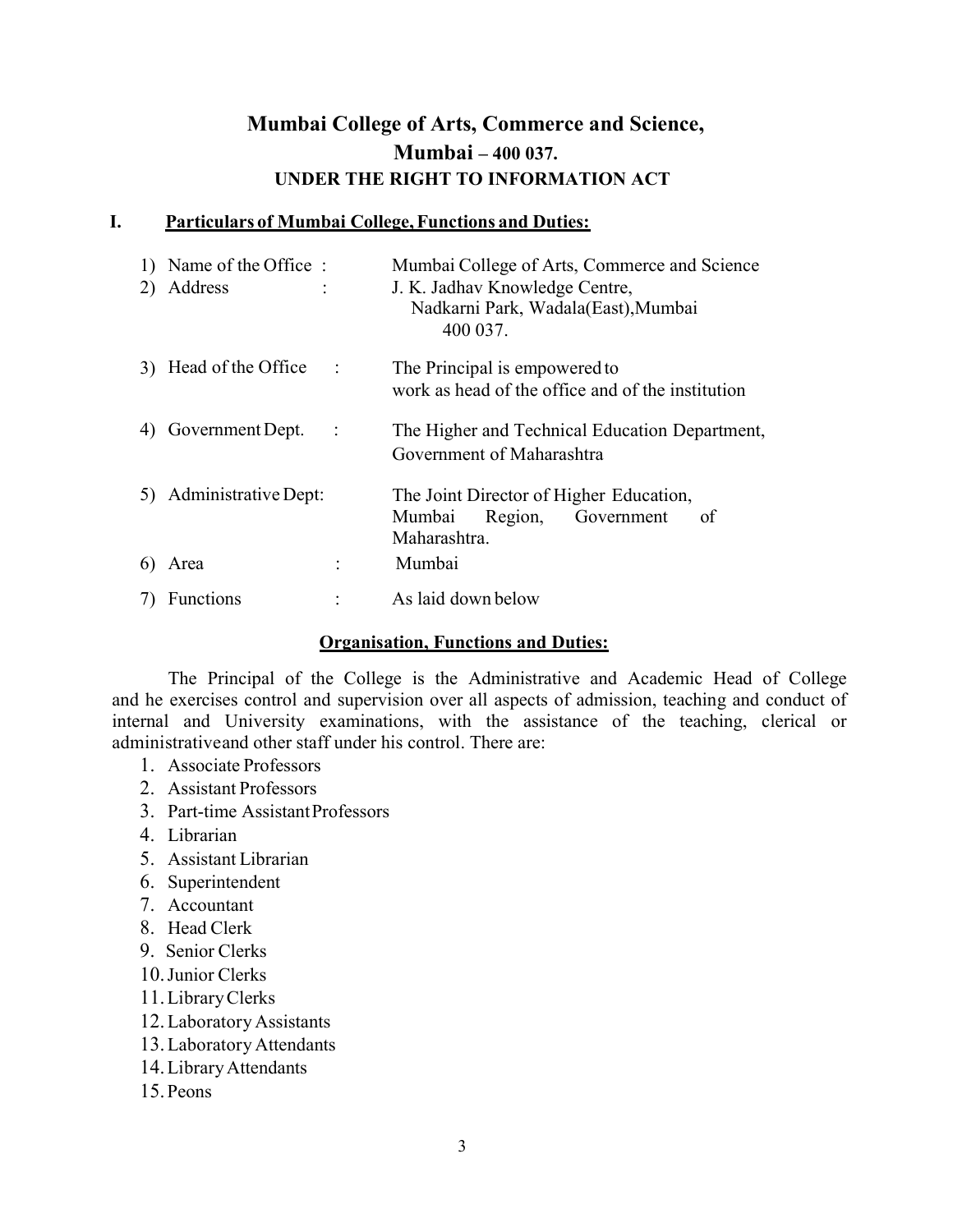### II. The Powers & Duties of Officers & Employees

#### 1. Powers of Principal

Subject to the supervision and general control of the University of Mumbai and the Government of Maharashtra, the Principal as an administrative and academic Head of the College shall be responsible for:

- a) The Academic growth of the College.
- b) The teaching, research and extension programmes of the College.
- c) The assisting in planning and implementation of academic programmes such as seminars etc. for enhancing the academic competence of the Faculty Members.
- d) The admission of the students and maintenance of discipline of the College.
- e) The management of the College library, computer rooms etc.
- f) The observance of the provision of the Accounts Code.
- g) The correspondence relating to the administration of the College.
- h) The administration and supervision of curricular, co-curricular/extra-curricular activities.
- i) The observance of the Maharashtra Universities Act, and the Statutes, Ordinances, Regulations, Rules and other orders issued by the University of Mumbai from time to time.
- j) The Supervision of College and University examinations, assessment and moderation of answer papers and such other work pertaining to the examinations as assigned.
- k) The Assessing of reports of teachers and maintenance of service books and of other records of the College.
- l) Any other work relating to the College as may be assigned to him by the competent Authority from time to time.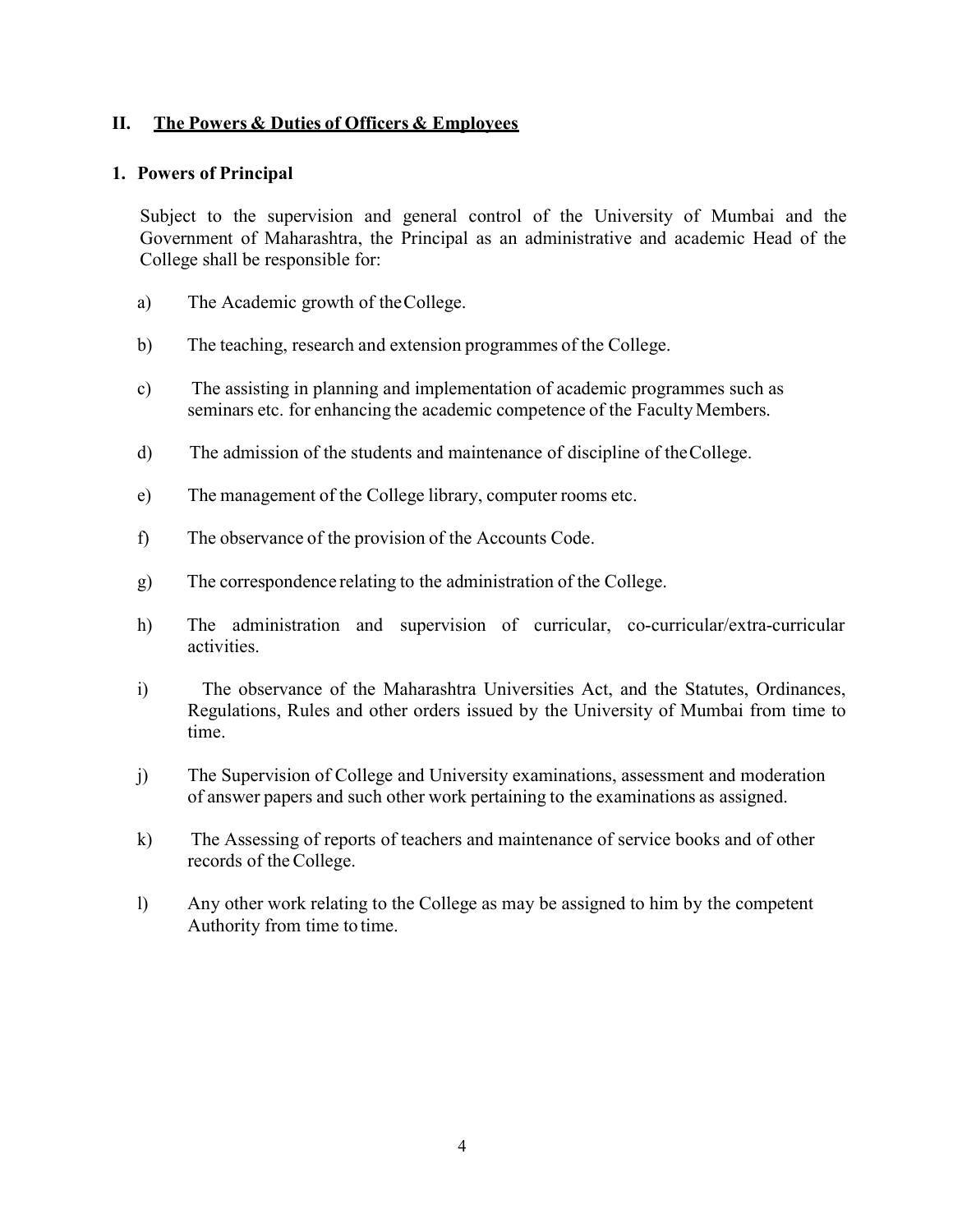## 2. TEACHERS AND THEIR RESPONSIBILITIES - Teachers are expected to:

- a. Adhere to a responsible pattern of conduct and demeanor expected of them by the community.
- b. Manage their private affairs in a manner consistent with the dignity of the profession.
- c. Make professional growth continuous through study and research.
- d. Express free and frank opinion by participation at professional meetings, seminars, conferences etc. towards the contribution of knowledge.
- e. Maintain active membership of professional organizations and strive to improve education and their profession through them.
- f. Perform their duties in the form of teaching, tutorial, practical, seminar and research work conscientiously and with dedication.
- g. Co-operate and assist in carrying out functions relating to the educational responsibilities of the college and the University such as: assisting in appraising applications for admission, advising and counseling students as well as assisting the conduct of Universit y and college examinations, including supervision, invigilation and evaluation; and
- h. Participate in extension, co-curricular and extra-curricular activities including community service.

## 3. TEACHERS AND THE STUDENTS – Teachers are expected to:

- a. Respect the right and dignity of the student in expressing his / her opinion
- b. Deal justly and impartially with students regardless of their religion, caste, political, economic, social and physical characteristics
- c. Recognize the difference in aptitude and capabilities among students and strive to meet their individual needs
- d. Encourage students to improve their attainments, develop their personalities and at the same time contribute to community welfare
- e. Inculcate among students a scientific outlook and respect for physical labor and the ideals of democracy, patriotism and peace
- f. Be affectionate to the students and not behave in a vindictive manner towards any of them for any reason
- g. Pay attention to only the attainments of the student in the assessment of merit
- h. Make themselves available to the students even beyond their class hours and help and guide students without any remuneration or reward.
- i. Aid students to develop an understanding of our national heritage and national goals and refrain from inciting students against other students, colleagues or administration.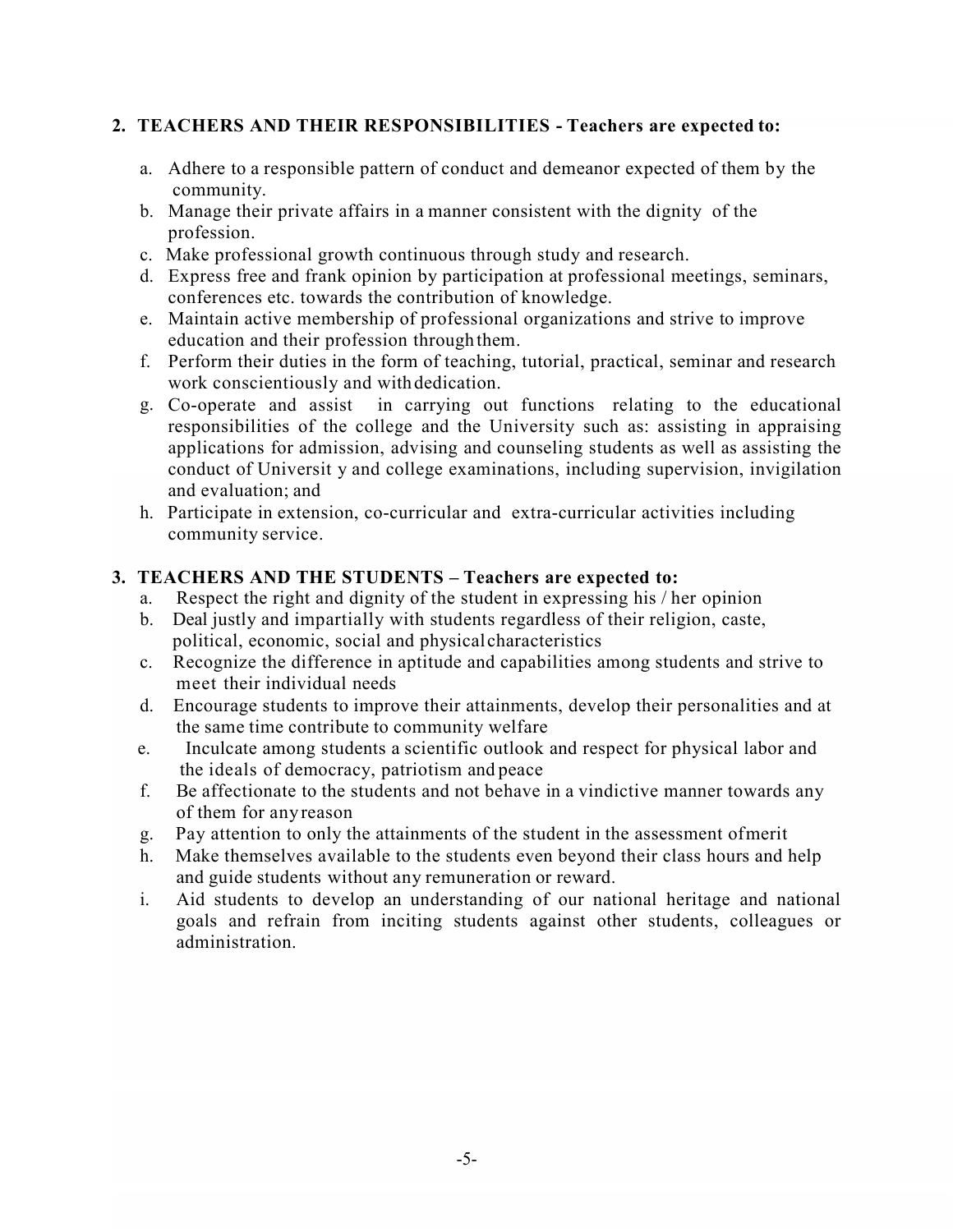## 4. TEACHERS AND COLLEAGUES – Teachers are expected to:

- a. Treat other members of the profession in the same manner as they themselves wish to be treated.
- b. Speak respectfully of other teachers and render assistance for professional betterment.
- c. R e f r a i n from lodging unsubstantiated and mala fide allegations against colleagues to higher authorities; and
- d. Refrain from allowing considerations of caste, creed, religion, race or gender in their professional endeavor.
- c. R e f r a i n from lodging unsubstantiated and mala fide allegations against colleagues to higher authorities; and
- d. Refrain from allowing considerations of caste, creed, religion, race or gender in their professional endeavor.

# 5. TEACHERS AND AUTHORITIES - Teachers are expected to:

- a. Discharge their professional responsibilities according to the existing rules and adhere to procedures and methods consistent with their profession in initiating steps through their own institutional bodies and / or professional organizations for change of any such rule detrimental to the professional interest. Refrain from undertaking any other employment and commitment including private tuitions and coaching classes which are likely to interfere with their professional responsibilities
- b. Co-operate in the formulation of policies of the institution by accepting various offices and discharge responsibilities which such offices may demand.
- c. Co-operate in the formulation of policies of the institution and accept offices.
- d. Co-operate with the authorities for the betterment of the institution keeping in view the interest and in conformity with dignityy of the profession.
- e. Perform to the best of their abilityy in accordance with generaly accepted professional standards of the teaching profession, to ensure there is no breach of their contract.
- f. Give and expect due notice before a change of position is made
- g. Refrain from availing themselves of leave except on unavoidable grounds and as far as practicable, with prior intimation, keeping in view their particular responsibility y for completion of the academic schedule.

# 6. TEACHERS AND NON‐TEACHING STAFF:

a. Teachers should treat the non-Teaching staff as colleagues and equal partners in a cooperative undertaking within the institution

# 7. TEACHERS AND GUARDIANS:

a. Try to maintain contact with the guardians of their students, send reports of their performance to the guardians whenever necessary and meet the guardians in meetings convened for the purpose for mutual exchange of ideas and for the benefit of the institution.

## 8. TEACHERS AND SOCIETY

- a. Recognize that education is a public service and strive to keep the public informed of the educational programmers which are being provided.
- b. Work to improve education in the community and strengthen the community's moral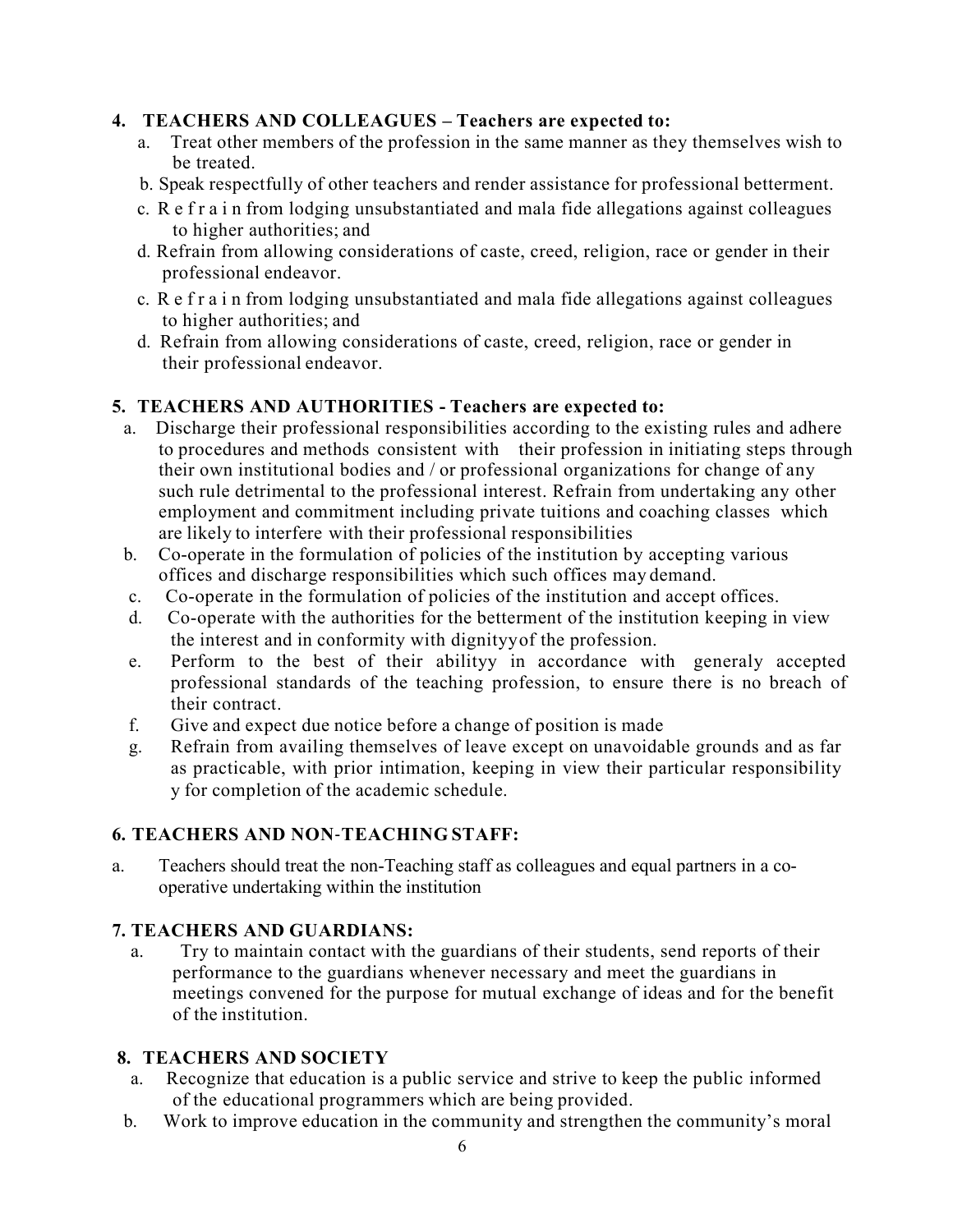and intellectual life.

- c. Be aware of social problems and take part in such activities as are conducive to the progress of society and by extension, the country as a whole conducive to the progress of society and by extension, the country as a whole.
- d. Refrain from taking part in or subscribing to or assisting in any way activities which tend to promote feeling of hatred or enmity among different communities, religions or linguistic groups but actively work for National Integration.

#### Duties and Responsibilities assigned to Non-teaching Employees mentioned in the Standard Code 1984 of Maharashtra Government and Maharashtra Civil Service Rules.

### 1. Registrar (Head of the Non-teaching Staff):

- a. The Registrar shall regulate the work and conduct of the staff in accordance with the Standard Code 1984 and the Maharashtra Civil Service Rules. It shall be the duty of the Registrar to assess and evaluate the performance of Non-Teaching employees and sections and take such measures as he deems fit to regularize and to improve the working of the College.
- b. The Registrar shall have the power to issue warnings, reprimands, memos to the nonteaching employees subject to the approval of the Principal.
- c. The Registrar shall be the custodian of the records, the common seal and such other property of the College as the Principal may commit to his charge.
- d. The Registrar shall keep the Minutes of all the meetings, and records of such meetings attended by him as ex-officio member-secretary.
- e. The Registrar shall coordinate the work in the College amongst the teaching and nonteaching staff.
- f. The Registrar shall bring to the notice of the Principal any of the acts of the staff or the students, if prejudicial to the College and/or are not in the interest of the Institution/College.
- g. The Registrar shall maintain an enquiry service for students, staff and also for visitors to the College, regarding courses being conducted, examination and admission rules and such other allied matters of importance.
- h. The Registrar shall sign letters issued from the College office of a routine nature.
- i. The Registrar shall watch over the work of the College affiliation, staff recognition and follow procedures for appointments. He shall also watch over the Accounts, Audit assessment work of Maintenance and other Grants and keep a check on Accounts of the College.
- j. The Registrar shall look after the Examination work (College/Board/University) and shall ensure the smooth conduct of the examinations and prepare the necessary work distribution chart in this connection.
- k. The Registrar shall exercise such other powers and perform such other duties as are prescribed or are required from time to time by the Principal of the College and Management of the Society.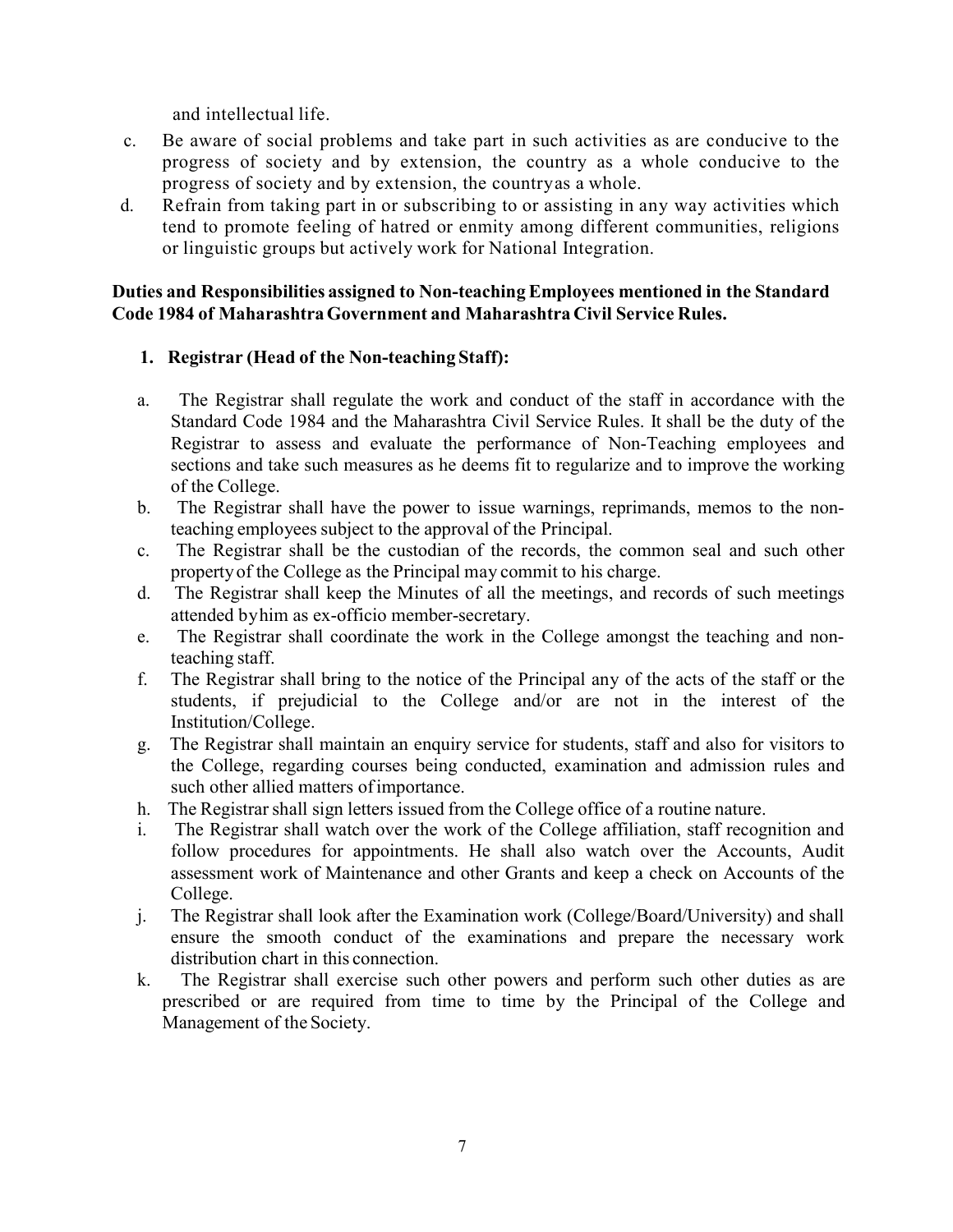### 2. Superintendent :

- a. The Superintendent shall be in-charge of the College office and shall be personally responsible for the smooth conduct and working, for the allotment of work to his subordinates who shall be directly responsible to him with the prior approval of the Registrar.
- b. He shall convene regular meetings of the office staff and laboratory Assistants and shall determine the time dimensions of each of the tasks assigned and supervise the overall working as per the prescribed norms if any
- c. He shall issue Memos and reprimands of erring employees. He shall inspect the attendance register of the non-teaching staff and take such action as he may deem fit in case of habitual late comers or those who habitually remain absent, by issuing warnings in writing and recommending to the Registrar/Principal to take disciplinary action, in case the same employee shows no improvement.
- d. It shall be the duty of the Superintendent to maintain cordial public relations and to attend to the queries of the members of the public and students and supply information through the Registrar/Principal to Government authorities as per requirements. It shall also be the duty to help the members of the public to solve their difficulties concerning office work, and to entertain complaints, if any, against the staff subordinate to him, in the College.
- e. He shall carry out the duties and responsibilities in a just manner without any discrimination and motivate his staff to take their work seriously and willingly and shall pay personal attention to their welfare.
- f. He shall be responsible for the work of a highly confidential nature that may be undertaken by his section. He shall be responsible for preserving of the documents, etc. concerning his section.
- g. The Superintendent shall personally look into the court cases concerning the College and obtain orders/instructions from the Registrar/Principal wherever necessary.
- h. The Superintendent shall mark and distribute letters in the name of assistants or to the Heads of the Departments in the College. He shall exercise a check on and follow up of letters received from the Government, University Grant Commission, University, Management etc.
- i. He shall draft notes and deal independently the cases which are of a routine nature. He shall also draft notes essentially with reference to relevant rules, regulations, precedence and implications etc. or special cases and submit to the higher authority i.e. Registrar or the Principal and give interim replies.
- j. The Superintendent shall point out mistakes or mis-statements, if any, and draw attention wherever necessary to the statutory or customary practice and point out rules where they are concerned.
- k. The Superintendent shall be responsible of examination work pertaining to the Degree College in the overall supervision of the Registrar or the Principal.
- l. Any other work assigned to the Superintendent by the Principal or Registrar from time to time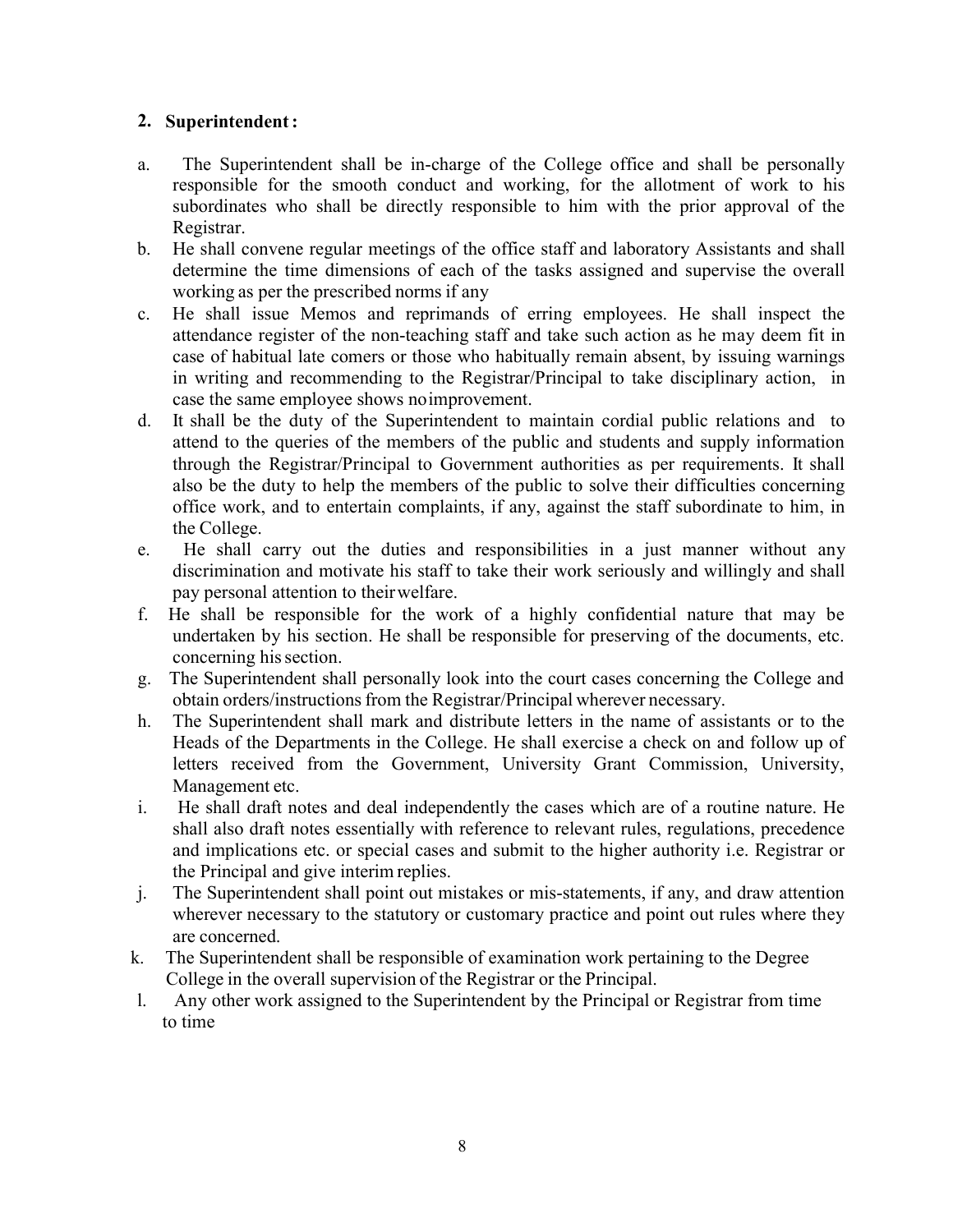## 3. Accountant:

- a. The Accountant shall inform periodically on the financial position of the College to the the Principal of the College and examine and ensure that the code and financial norms are followed by the section or department. He shall prepare and present budget estimates, with the help of Heads of Departments in the College. Prepare the budget and income and expenditure statements, maintain all accounts and get them audited.
- b. He shall attend to all the Government scrutiny, inspections and audit.
- c. He shall be responsible for the proper implementation of the financial transactions as per rules, Accounts Code, Statutes, Ordinances, Rules and Regulations made in that behalf and monitor the finances of the College as per directions of the Registrar and place before the College Finance Committee the financial position of the College such as its receipts, payments Government grants and balance from time to time.
- d. He shall scrutinize all bills of expenditure before recommending payment, and maintain the cash-book, ledger, bank pass-books. He shall watch over the progress of the expenditure and receipt of fees and Government grants in time.
- e. If there is no post of Superintendent in the College or if the Superintendent proceeds on leave the Accountant shall carry out the duties of the Superintendent in addition to his own duties.
- f. The Accountant shall carry out any other work entrusted to him by the Principal or Registrar from time to time.

## 4. Head Clerk or Deputy Accountant:

- a. Head Clerk shall perform the duties as may be assigned to him from time to time, by the Principal, the Registrar or the Superintendent.
- b. He shall be in charge of the unit or section and shall be responsible for its normal and smooth working. He shall assist the Superintendent in the disposal of his duties and shall look after the day to day work in the office of which he is in charge as per the instructions received from the higher authorities from time to time.
- c. He shall ensure and maintain proper co-ordination and follow up with the other departments or section of the College.
- d. He shall be responsible for the smooth, efficient and effective working of the office and timely disposal of cases, letters, bills, reports, returns etc. and decide and maintain proper filing procedure. He shall also ensure that the cases or letters requiring immediate and urgent disposal are dealt with immediately.
- e. He shall train the members of his department and provide guidance to all.
- f. He shall dispose of important cases where relevant regulations are clearly applicable and forward otherwise the same to the Superintendent or the Registrar with clear and specific comments.
- g. He shall keep exhaustive and self-contained notes of important papers passed down and facilitate their movement till final disposal and also consider the proceeding of the work.
- h. He shall exercise constant vigilance on expenditure, quantitative disposal of work, safety of the records, furniture, fittings of the College, regular and orderly behavior of the staff under him.
- i. He shall attend meetings, issue notice of meetings, prepare agenda and draft minutes of the meetings and take follow up actions.
- j. He shall inspect the racks and tables of assistants working under him and satisfy himself that no paper or files have been overlooked and that there are no old receipts or bills lying un-disposed off.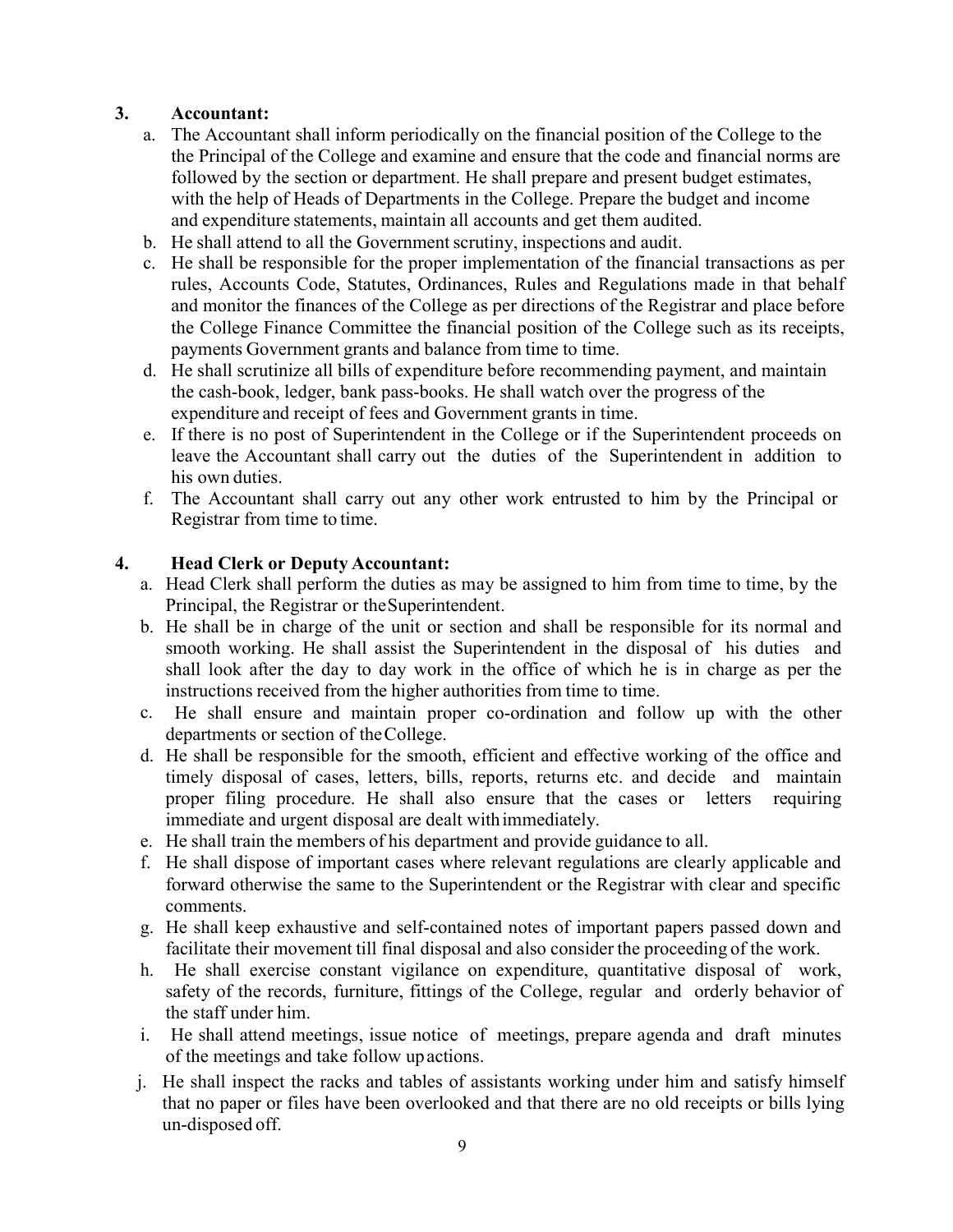- k. He shall submit notes or drafts for approval of the authorities through the Superintendent.
- l. He shall attend to audit queries and reply to audit report, and also submit necessary statement of accounts.
- m. He shall recover grants due from the Government etc. and shall prepare the requirement of furniture, other equipment, stationery etc. with the consultation of the Higher Authority.
- n. He shall be responsible for the examination work of the College unit with overall supervision of the Registrar.
- o. If the post of Accountant does not exist in the College the Head Clerk or Deputy Accountant shall also perform the duties of the Superintendent or the Accountant as the case may be.
- p. He shall attend to any other work assigned to him from time to time by the Higher authorities.

### 5. All other non-teaching staff:

The Principal shall assign duties as per the needs or requirements of the concerned College from time to time in respect of any other non-teaching staff.

### 6. Librarian:

The Librarian's post is a teaching post. The Job responsibilities of a Librarian are as follows:

- 1. Planning new services for the Library.
- 2. Making rules for the Library
- 3. Acquisitions and Gift books selection
- 4. Classification
- 5. Catalogue entries checking & keywords
- 6. Software for Library
- 7. Library Committee
- 8. Correspondence
- 9. Signatory for all bills, correspondence notices.
- 10. HRD special issues
- 11. Maintaining Discipline in Library
- 12. Replacement of Library books lost
- 13. Assigning work to the Library Staff
- 14. Weeding out
- 15. Reference to teachers, students, visitors
- 16. Reports to be submitted to Auditors, UGC/IQAC, Principal
- 17. Library Annual Report
- 18. Library Orientation Lectures & Tours
- 19. Training Staff

### 7. Assistant Librarian:

The Job responsibilities of an Assistant Librarian are as follows:

- a. Gift Book Processing
- b. Catalogue Data entry
- c. Library Notices Drafting, putting up notices on the Library Notice board
- d. Displays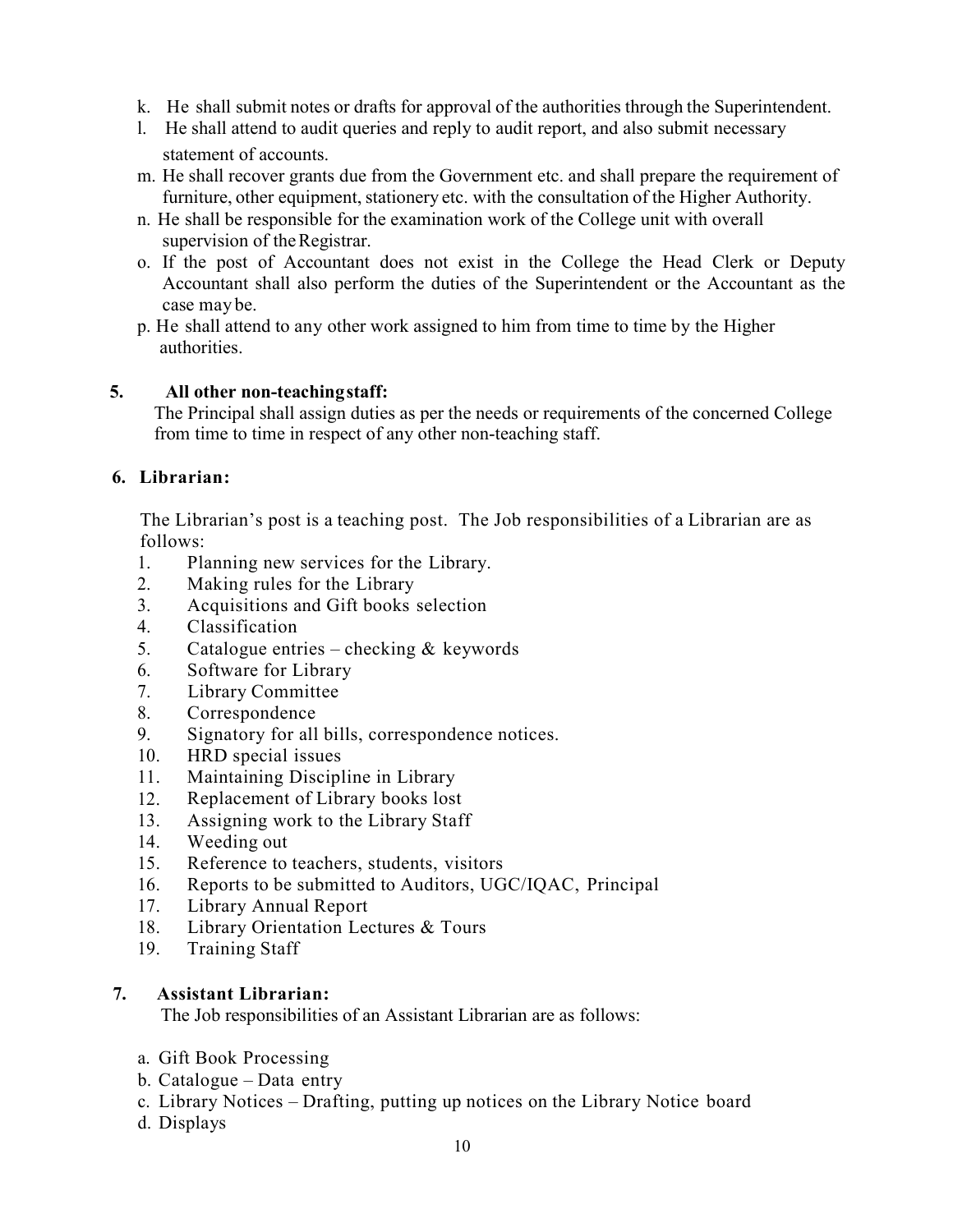- e. Binding of Books & Journals
- f. Journals General supervision
- g. Discipline in the Library
- h. Library Clearance
- i. Correspondence Print & Dispatch
- j. Library Maintenance Liaison with Administrator
- k. Hardware & Network Liaison with Knowledge Centre
- l. HRD day to day
- m. Library Statistics
- n. Library Membership
- o. Summer cleaning administration
- p. Weeding out
- q. Reference
- r. Printing of Spine / Book/ Barcode Labels
- s. Library Orientation Tours
- t. Any other work assigned by the Librarian from time to time.

## 8. Library Clerks:

- a. Journal subscription, renewal, receipt of current issues,
- b. binding, Journal accessioning & data entry
- c. Display of recent arrivals of books, binding of old books
- d. Plastic binding of new books, printing of Journal Labels
- e. Library Shelf / Stack guides
- f. Library Membership
- g. Printing of Spine / Book / Barcode Labels
- h. Stationery Purchase & Distribution
- i. Printing of Stationery & circulation
- j. Liaison with Administrator
- k. Liaison with Knowledge Centre
- l. Circulation overdue books Phone reminders
- m. Multimedia Management
- n. Assisting Librarian in acquisition work
- o. Typing & Other Assistance to Librarian
- p. Any other work assigned by the Librarian from time to time

# 9. Library Attendants:

- a. Issue / Return of books
- b. Writing statistics of issue / return
- c. Label pasting (Spine, Book & Barcode)
- d. Shelving of Books & dusting
- e. Shelving of Journals
- f. Summer cleaning
- g. Physical Verification of Books
- h. Any other work assigned by the Librarian from time to time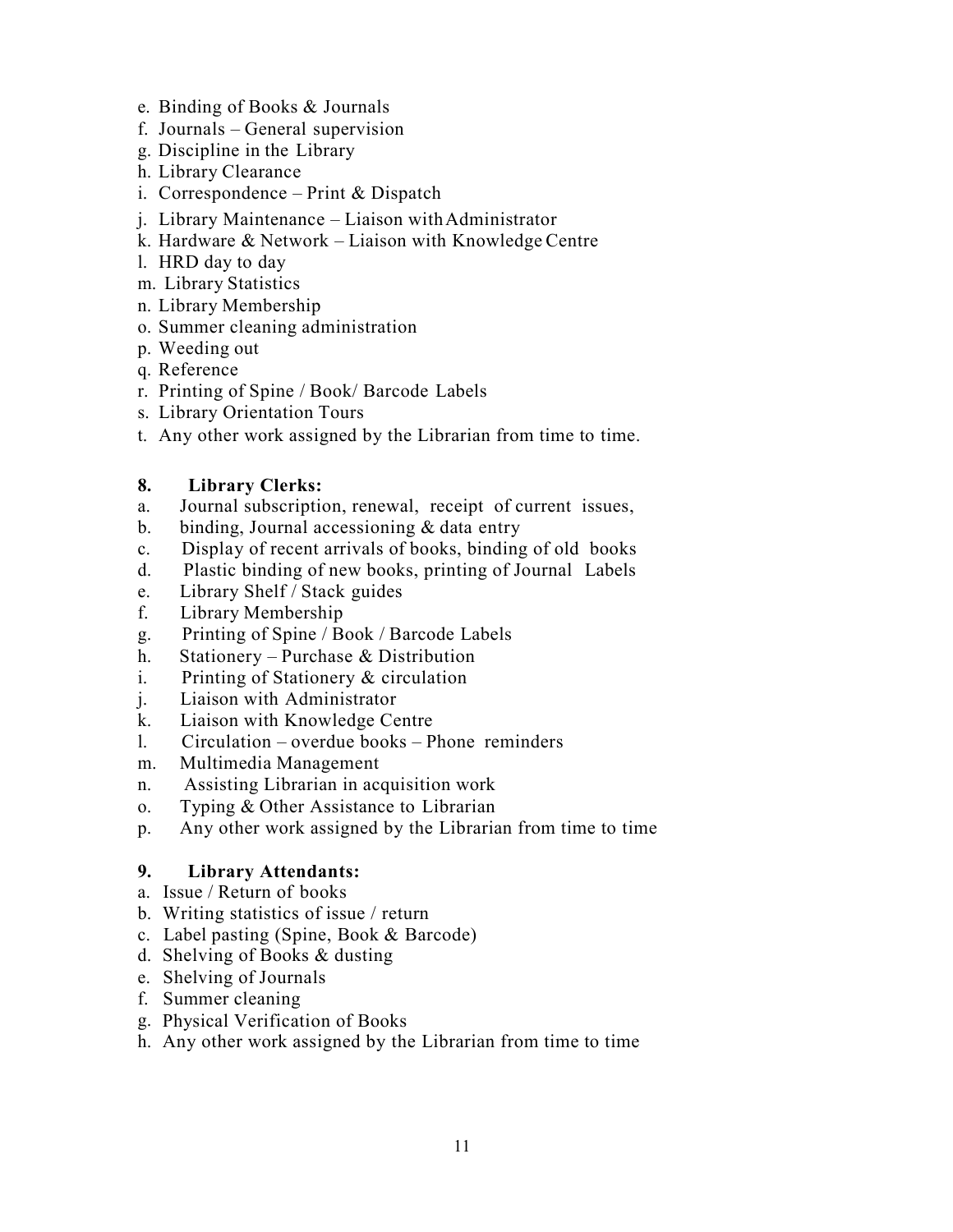## III. The Procedure followed in decision-making process including channels of supervision and accountability

All academic and administrative decisions are taken by the Principal in consultation with the Vice-Principals and ratified by Management Board as far as practicable for smooth functioning of the institution. The Principal is accountable to the University, the State Government and the Management Board of the College.

### IV. The norms set for the discharge of functions

The norms set by the College Management and University of Mumbai for the discharge of functions are followed. These norms are displayed on the website of the College as far as they pertain to the students and general public.

#### V. The rules, regulations, instructions manuals and records held or used by employers for discharging their functions:

The Principal and staff working in the College under him are bound by the rules, regulations, orders and circulars issued from time to time by the UGC Department of Higher and Technical Education, Government of Maharashtra, Maharashtra Civil Service Rules and directions issued by the University of Mumbai.

The Following files are kept for the permanent record as per Government of Maharashtra Civil Services Rules.

| Sr. No. | Particulars                        |
|---------|------------------------------------|
| 1.      | <b>Salary Register</b>             |
| 2.      | Dead Stock Register                |
| 3.      | General Register                   |
| 4.      | <b>Consolidated Annual Results</b> |
| 5.      | <b>Admission Forms</b>             |
| 6.      | <b>Student Term Books</b>          |
| 7.      | Cash Book                          |
| 8.      | <b>Book Accession Register</b>     |
| 9.      | Return Book Register               |
| 10.     | Daily Reference Book Register      |
| 11.     | Prof. Issue-Return Book Register   |
| 12.     | Periodical / Journal Register      |
| 13.     | Donated Books Accession Register   |
|         |                                    |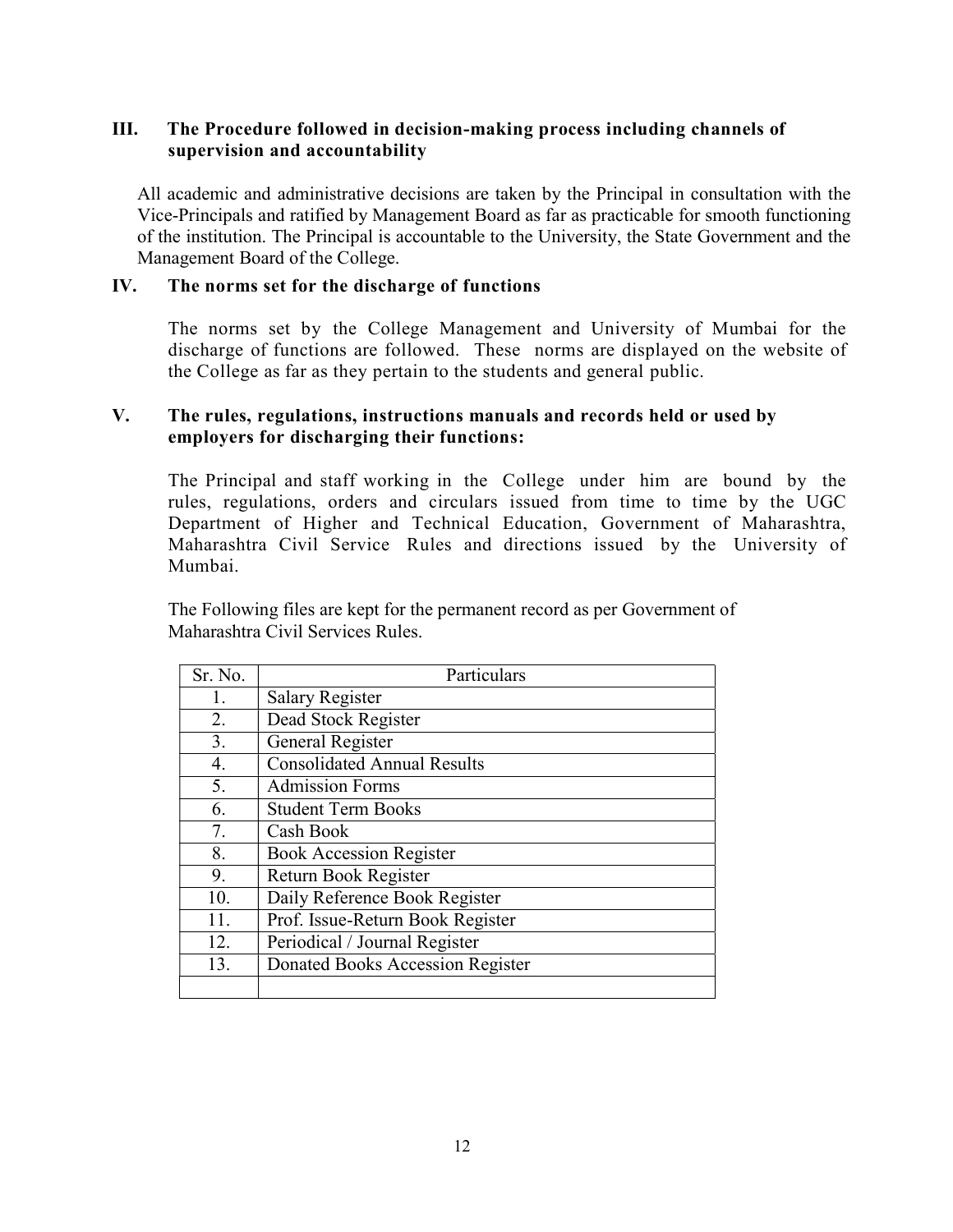VI. The Particulars of any arrangement that exists for consultation with or Representation by the members of the public in relation to the formulation of policy or implementation thereof:

1. A detailed website which includes information of the various courses and programmes conducted by the College are available on the College website www.mumbaicollege.in there is also an email I.D. of the College mcacs037@gmail.com where clarifications on various College educational programmes are responded to.

VII. A Statement of the Boards, Councils, Committees and bodies consisting of two or more persons constituted as its part for the purpose of its advice, and as to whether meetings of those Boards, Councils, Committees and other bodies are open to the public, or the minutes of such meetings are accessible for public:

For administrative and academic work of College following Boards/Committees are formed as per the Statutes of the University of Mumbai.

- 1. The Internal Quality Assurance Cell (IQAC).
- 2. Women's Development Cell.
- 4. Committee for SC/ST
- 5. Minority Cell
- 6. Grievance Redressal Committee
- 7. Internal Complaint Committee (Anti Sexual Harassment)
- 8. OBC Committee
- 9. Anti Ragging Committee
- 10. Students Placement Committee.

The minutes of meetings of the Statutory Boards, Councils and Committees wherever applicable are maintained by the College. The decisions taken in these meetings are incorporated into the Rules of the College and in other sections and are displayed on the website.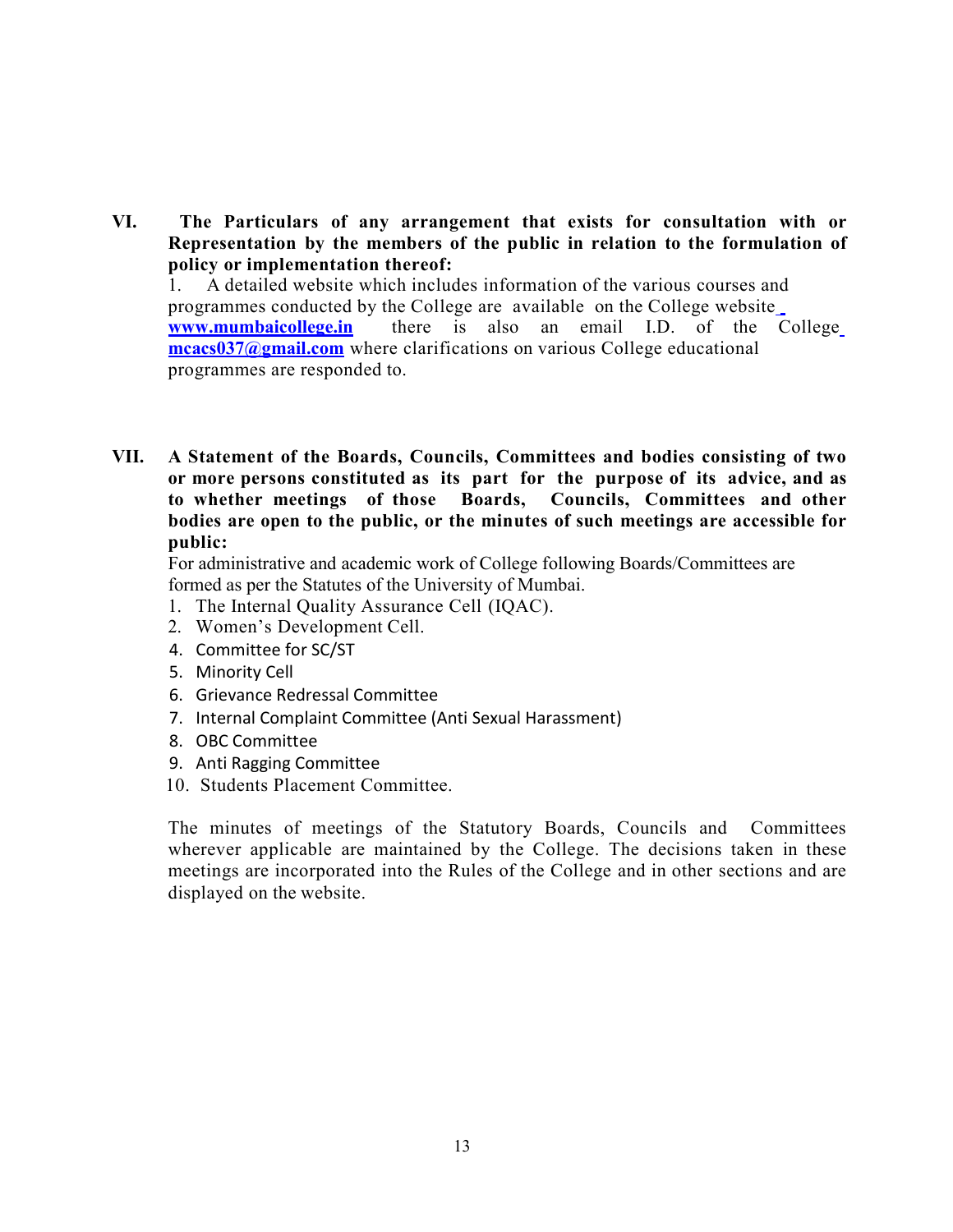| Sr.no.         | <b>Name of the Employee</b> | <b>Designation - Subject</b>                              |
|----------------|-----------------------------|-----------------------------------------------------------|
| $\mathbf{1}$   | Dr. Subhash Vadgule         | Principal-Commerce                                        |
| $\overline{2}$ | Dr.Chandrakant Ghabak       | Professor - Commerce/Management                           |
| 3              | Dr. Sonali Gopal Kale       | Asso. Prof.- Accountancy                                  |
| 4              | Arun Lingade                | Asst. Prof & HOD-I.T(Mathematics).<br>& BIOTECH           |
| 5              | Draksha khan                | Asst. Prof. & HOD - Commerce<br>(Management Studies (BMS) |
| 6              | Anil Gaikwad                | Asst. Prof. & HOD - Commerce                              |
| 7              | Sanjay kamble               | Ass. Prof. & HOD-C.S.                                     |
| 8              | Shweta Shirgaonkar          | Asst. Prof.- Commerce                                     |
| 9              | AniketAshok Sonsurkar       | Asst. Prof.- Accountancy                                  |
| 10             | Sanjana Shridhar Khaire     | Asst. Prof.- Commerce                                     |
| 11             | Moksha Salva                | Asst. Prof.- Commerce                                     |
| 12             | Roshelle salins             | Asst. Prof. - Commerce(Management)                        |
| 13             | Madhura Vilekar             | Asst. Prof.- Commerce (Management)                        |
| 14             | Santosh Gawai               | Asst. Prof.- Commerce                                     |
| 15             | Prashant Narayanka          | Asst. Prof.- Commerce (Management)                        |
| 16             | Pritesh Wadhe               | Asst. Prof.- Biotechnology                                |
| 17             | Monika Avadutha             | Asst. Prof.- Biotechnology                                |
| 18             | Susum Raidas                | Asst. Prof.- Biotechnology                                |
| 19             | Inba prema                  | Ass. Prof.- I.T/C.S.                                      |
| 20             | Prakash Shinde              | Office Superintendent                                     |
| 21             | Mahendra Gacche             | Account officer                                           |
| 22             | Jyoti Jadhav                | Head Clerk                                                |
| 23             | Mahendra Tambe              | Senior Clerk                                              |
| 24             | Narayan Jadhav              | Junior Clerk                                              |
| 25             | Divyata Padwal              | Junior Clerk                                              |
| 26             | Aparna Yelmar               | Library Clerk                                             |
| 27             | Arman Idrisi                | Computer Lab Attendant                                    |
| 28             | Manohar Patil               | Laboratory Attendant                                      |
| 29             | <b>Prasad Randive</b>       | Librarian                                                 |
| 30             | Roopali K.                  | Asst. Librarian                                           |
| 31             | Swati Lingade               | Library Clerk                                             |
| 32             | Rajeshree Kamble            | Library Attendant                                         |
| 33             | Santosh Shinde              | Peon                                                      |

# IX Directory of Officers and Staff of Mumbai College Telephone :- 022 - 24162168/24159352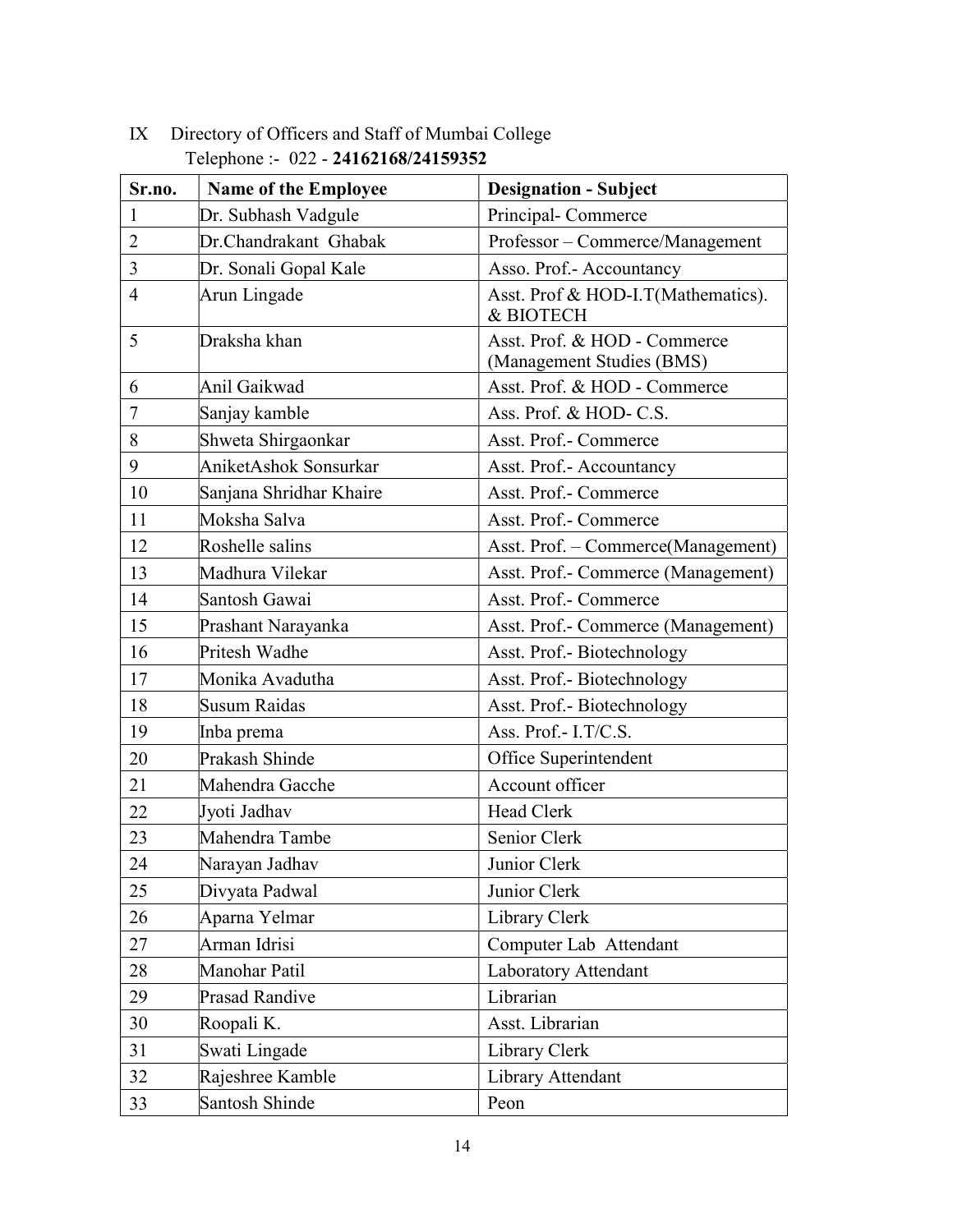| -<br>$\Delta$<br>~ | F<br>'Jaikwad<br>. lemant | $\cup$ ui<br>$- - -$ |
|--------------------|---------------------------|----------------------|
|--------------------|---------------------------|----------------------|

#### X. The manner of execution of subsidy programmes, including the amounts allocated and the details of beneficiaries of such programmes:

There are no subsidies received by the College. Government Scholarships to Backward Group students are processed through the college and disbursed directly to the students.

#### XI. Particulars of recipients of concessions permit of authorization:

As per the Central Government norms our students are eligible for travel concessions by local trains and hence Railway Travel Concession forms are issued to students on a monthly/quarterly basis. Concessions for travel to their hometowns by rail are processed by the College.

#### XII. Details in respect of the information available to or held or reduced in an electronic form.

Mumbai College has an official website on internet. For further information log on to www.mumbaicollege.in

Information about t h e College, various courses, admissions, fee structure, etc. is available on the College website.

### XIII. The particulars of facilities available to citizens for obtaining information, including the working hours of a Library or reading room if maintained for public use:

1. Library Time : 09.00 a.m. to 05.00 p.m.

Generally the Library facility is available only to students of the College but a person coming from outside the College can access the Library facility with the prior written permission of the Principal.

| 2. Website        | www.mumbaicollege.in |
|-------------------|----------------------|
| 3. Telephone Nos. | 24162168/24165137    |